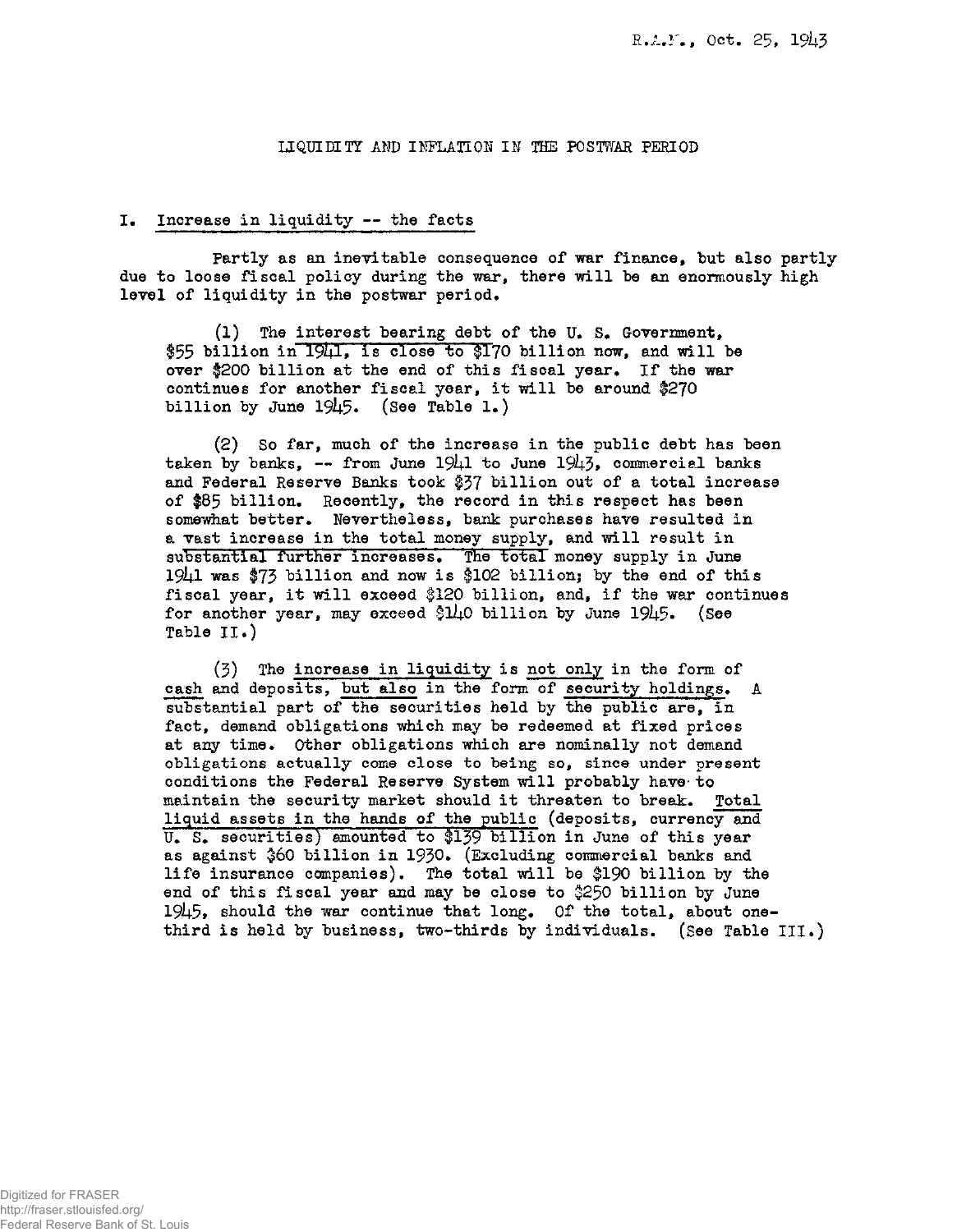$(l_1)$  It is exceedingly difficult to estimate the distribution of liquid holdings by individuals between different income groups. Very roughly, it appears that about one-third to one-half of the total is held by people with incomes of under  $$5,000$ , constituting about 80% of income receivers. If this ratio is correct, these people will hold about  $$50$  billion by June 19 $\mu$  out of the estimated total of \$122 billion. (See Table IV.)

#### II. Increase in liquidity -- the consequences

The consequences may be for the good or for the bad, but on balance, the increase in liquidity is more likely to prove a liability.

#### Desirable consequences;

People will have sizeable funds with which to buy and to finance their backlog demand for semi-durables and durables after the war. Also, the fact that they have accumulated some savings may mean that future net savings out of current income may be less (however, the opposite may happen: people may have acquired a savings habit and continue to save more).

### Undesirable consequences:

(1) There is a danger that people will decide to liquidate their holdings at the wrong time, that is, when insufficient civilian supplies are available. Particularly, there is some danger in this respect in the transition period after the war. If this should happen, people will lose their savings in higher prices and considerable inflation might result.

(2) With a huge volume of public debt outstanding, public policy, most likely, will have to assure that the security market will be maintained. If public holders of securities decide to sell on the net, the Federal Reserve System will have to take up the slack,  $-$  and this might happen at a time when a tightening of the money market would otherwise be desirable.

(3) On the whole, it appears that the large volume of liquid holdings by the public will make the whole economic mechanism more delicate and sensitive to fluctuations. It will be more difficult to maintain a high level of employment since we must be more careful not to risk an inflationary development. We shall be less able to afford making mistakes.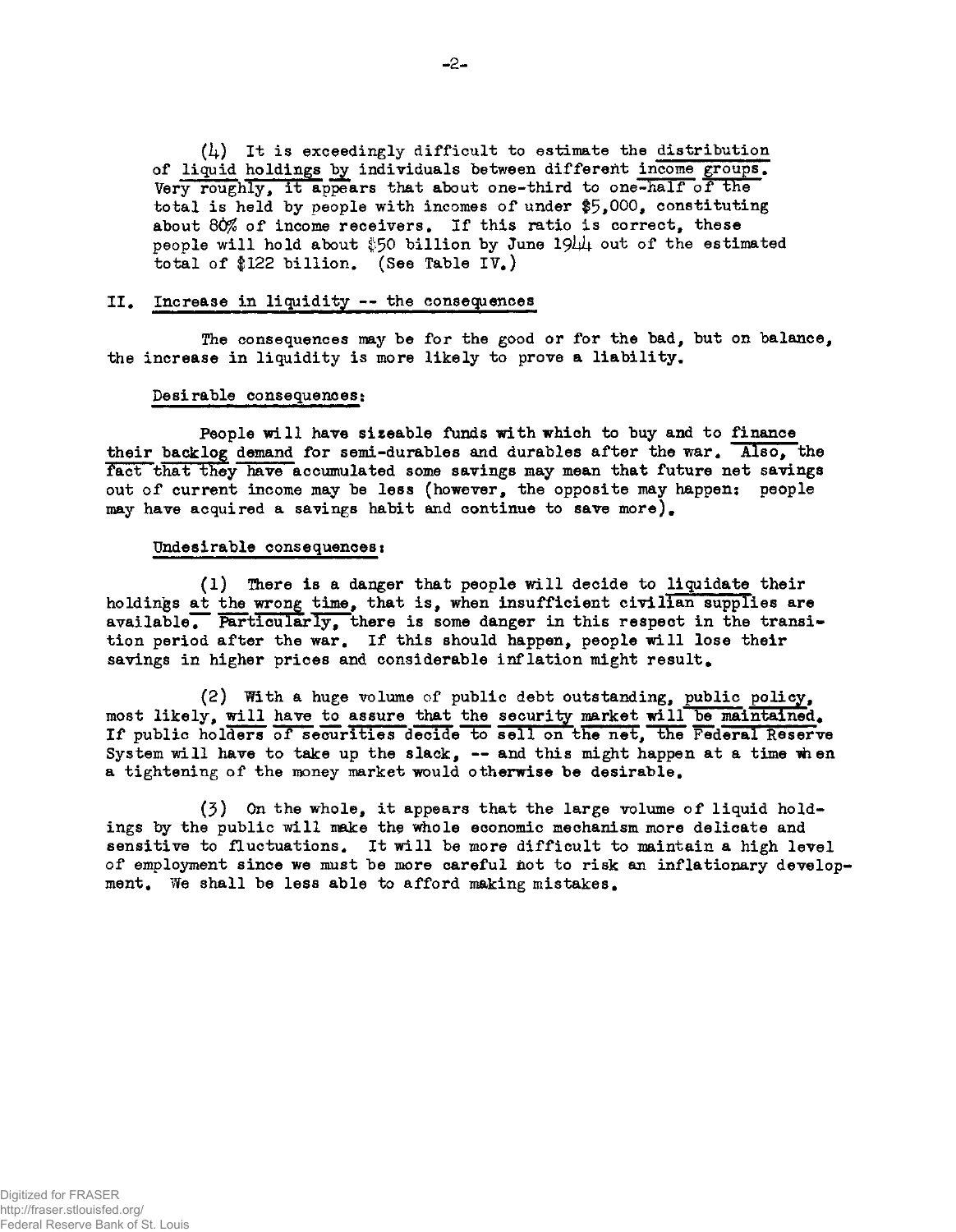## Financial Resources of Corporations  $1/$

## (All corporations; billion dollars)

## I. Corporate Net Income Before and After Taxes.

|                                                       | 1940       | 1941 | 1942         | <u> 1943</u> |
|-------------------------------------------------------|------------|------|--------------|--------------|
| Net income before taxes<br>Income a n d profits taxes | 7.3<br>2.5 | 14.3 | 20.1<br>11.8 | 22.2<br>13.5 |
| Net income after taxes                                | 4.8        | 7.1  | 8.3          | 8.7          |

II. Corporate Net Income Before and After Dividends.

|                                              | <u> 1940</u> | 1941       | 1942       | 1943        |
|----------------------------------------------|--------------|------------|------------|-------------|
| Net income after taxes<br>Net dividends paid | 4.8<br>ப. .  | 7.1        | 8.4        | 8,7<br>4.0  |
| Retained income<br>Cumulative since 1940     | $\cdot^7$    | 2.6<br>3.3 | 4.3<br>7.6 | 4.7<br>12.3 |

## III. Estimates Business Investment and Depreciation.

|                                                                  | 1940        | 19L1        | 19 <sub>42</sub> | <u> 1943 </u>  |
|------------------------------------------------------------------|-------------|-------------|------------------|----------------|
| Not investment? maluding in<br>Depreciation and related reserves | 11.1<br>8.2 | 18.1<br>9.1 | 8.1<br>10.3      | $\frac{1}{10}$ |
| Excess of depreciation on investment $-2.9$                      |             | $-8.7$      | 2.2              | 9.0            |

1/ Source: U. S. Treasury Department.

 $2/$  In plant and inventory.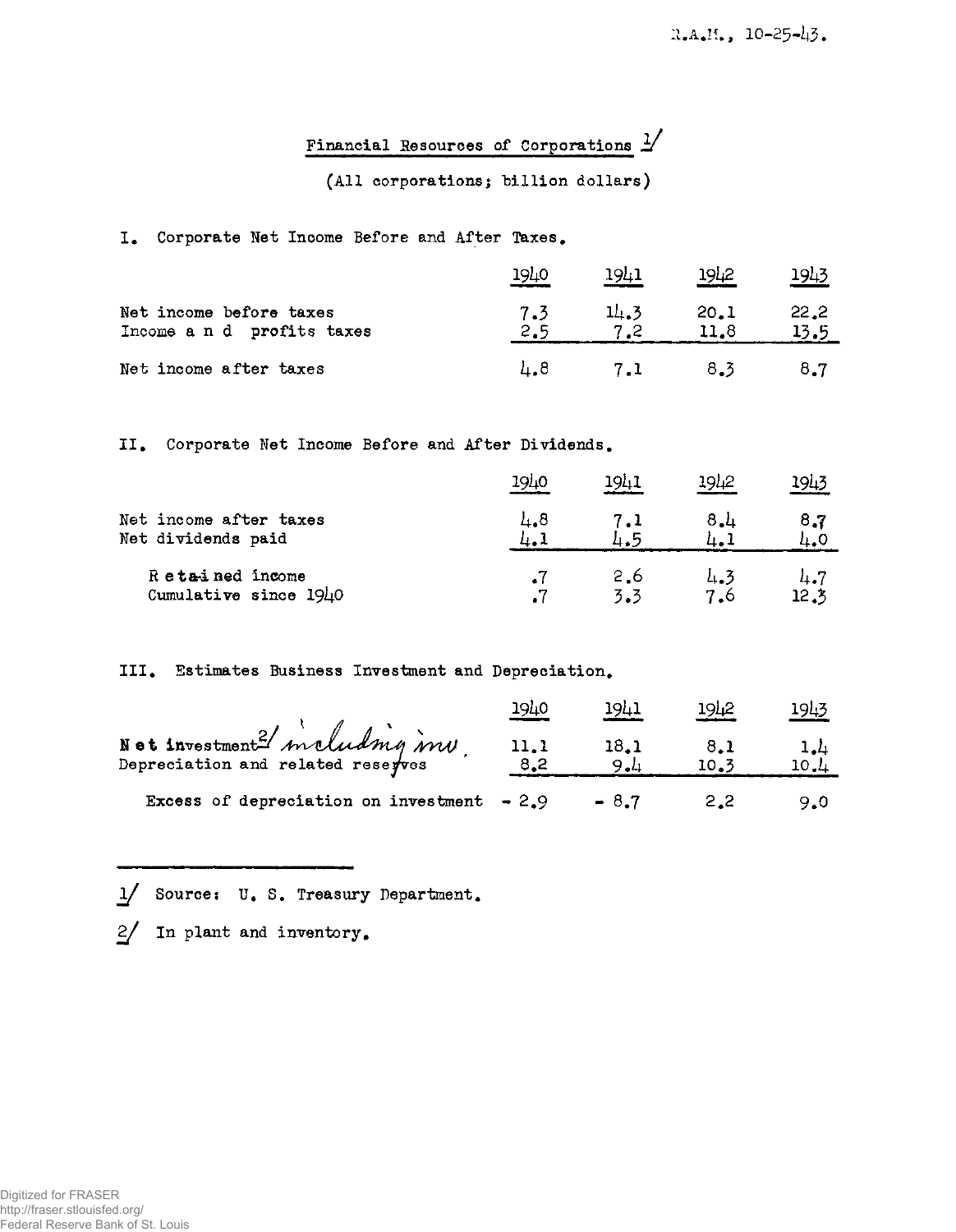#### FINANCIAL POSITION OP CORPORATIONS IN POST-WAR PERIOD

#### I. The Facts.

Notwithstanding current arguments for tax relief, indications are that corporations will emerge from the war in a strong financial position. The following figures support this position:

(a) Corporate net income in  $19\downarrow3$  is three times that of  $19\mu$ 0. -- \$22 billion dollars as against \$7 billion dollars. After taxes corporate net income is still twice that of  $19\mu$ 0, -- \$8.7 billion as against  $\frac{1}{6}$ .8 billion, -- and higher than it has ever been before. (See Table I.)

(b) Retained corporate income is similarly at a record level. Cumulative retained income since 1939 exceeds #12 billion dollars and is now running about  $$5$  billion a year. (See Table II.)

(c) Depreciation reserves are now being accumulated at a rate much in excess of total investment (including plant and inventory). While investment exceeded depreciation allowances for 19 $\mu$ 0 and 19 $\mu$ 1, the excess of depreciation allowances over investment in  $19\mu$ 2 was \$2.2 billion dollars and for the current year is estimated \$9 billion. If the war continues for several years, the current rate of reserve accumulation will grow into a very large total. (See Table III).

(d) Provisions under the present tax law will help corporations to strengthen their financial position in the post-war period.

(1) Under the Excess Profits Tax, corporations are accumulating reserves in the form of a 10 per cent refund of tax, amounting to about \$1 billion a year.

(2) Under the Corporation Income Tax, corporations are permitted a two-year carry-back and two year carry-forward of net operating losses and under the Excess Profits Tax, the same holds for unused excess profits credit. This relief will, of course, be available only to corporations which suffer a drop in income after the war and which pay taxes during the war, but the total refunds that may be obtained might be very substantial due to the enormous war-time income against which the carry-backs can be made.

On the whole, it appears that the combined effects of the very extensive retention of earnings, accumulation of reserves and possible refunds under present tax provisions will be adequate to provide a very substantial base for post-war expansion and growth.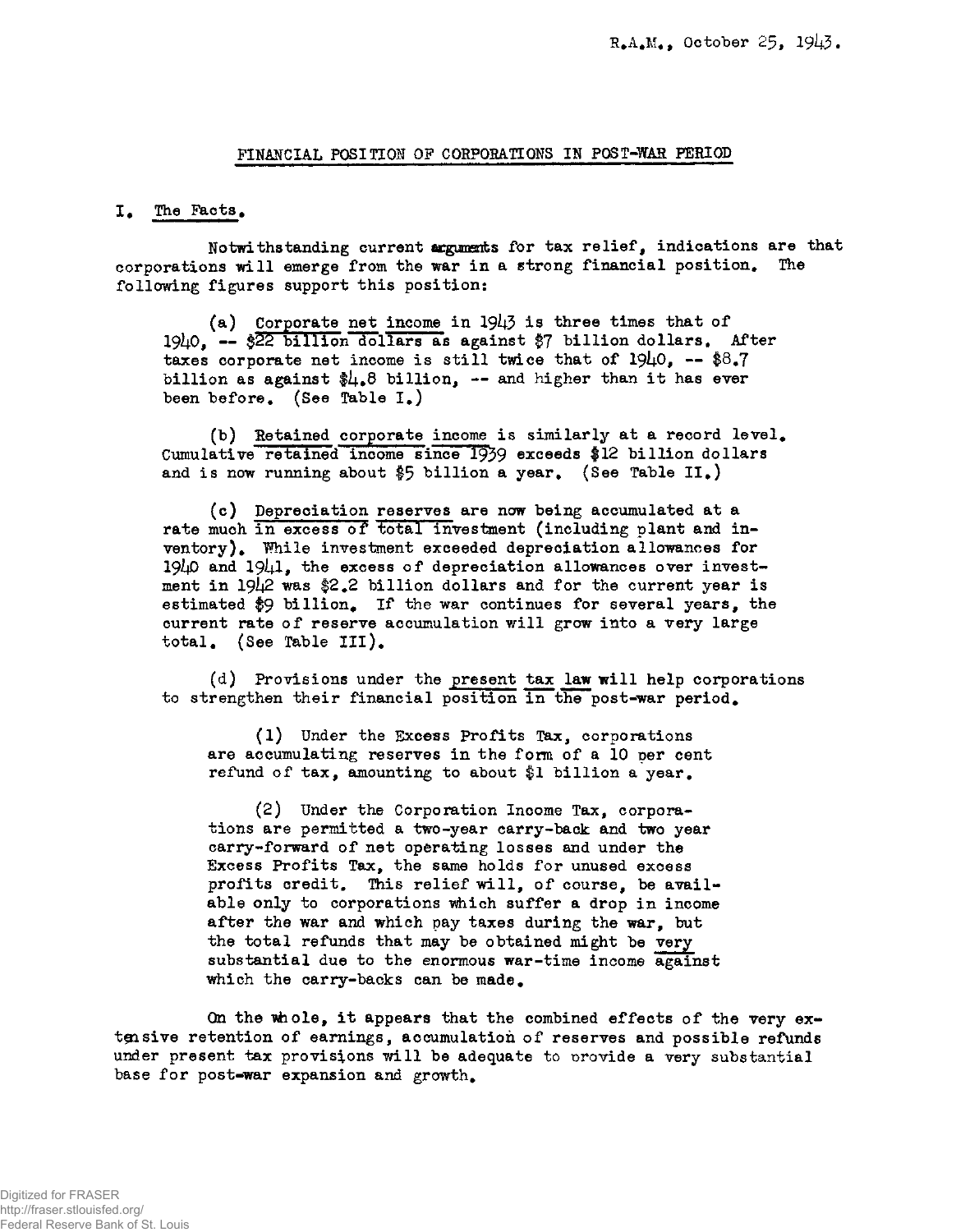### **II Policy Conclusions.**

**If war contracts are settled promptly, particularly if corporations receive liberal advance** payments **on outstanding contracts, corporations by and large will have sufficient funds to take care of reconversion to civilian production. While this applies to the bulk of corporations, there are likely to be some marginal concerns which did not have large profits during the war period and thus do not benefit from tax carrybacks. Special provisions might be necessary to help such businesses through reconversion loans.** 

Some corporations will have adequate reserves to take care of re**conversion costs, but these reserves may not be in liquid form. Also, claims for tax refunds will not be immediately available. Steps may thus be needed to facilitate rapid liquidation of assets for reconversion purposes.** 

**There is no good case for permitting corporations to accumulate large tax-free reserves for purposes of expansion after the war. Any such provision would simply mean a reduction in corporate tax rates. It would amount to a subsidy paid particularly to high-profit corporations which would be less in need of funds after the war. If corporations want to undertake large and new capital developments in the postwar period, and do not have sufficient funds, it is altogether desirable that they should go to the capital market to obtain funds. This is the more desirable, since investors will have plenty of liquid funds to invest.** 

**A reasonable case can be made for permitting certain costs — which are incurred in the postwar period but which are really a reflection of wartime production — to be carried back against wartime income for purposes of computing the final tax burden upon wartime inccmes. Costs of this type would be dismissal wages and a part of reconversion costs. It may be con-\* sidered whether the tax law should be amended to provide for the carryback of such costs.**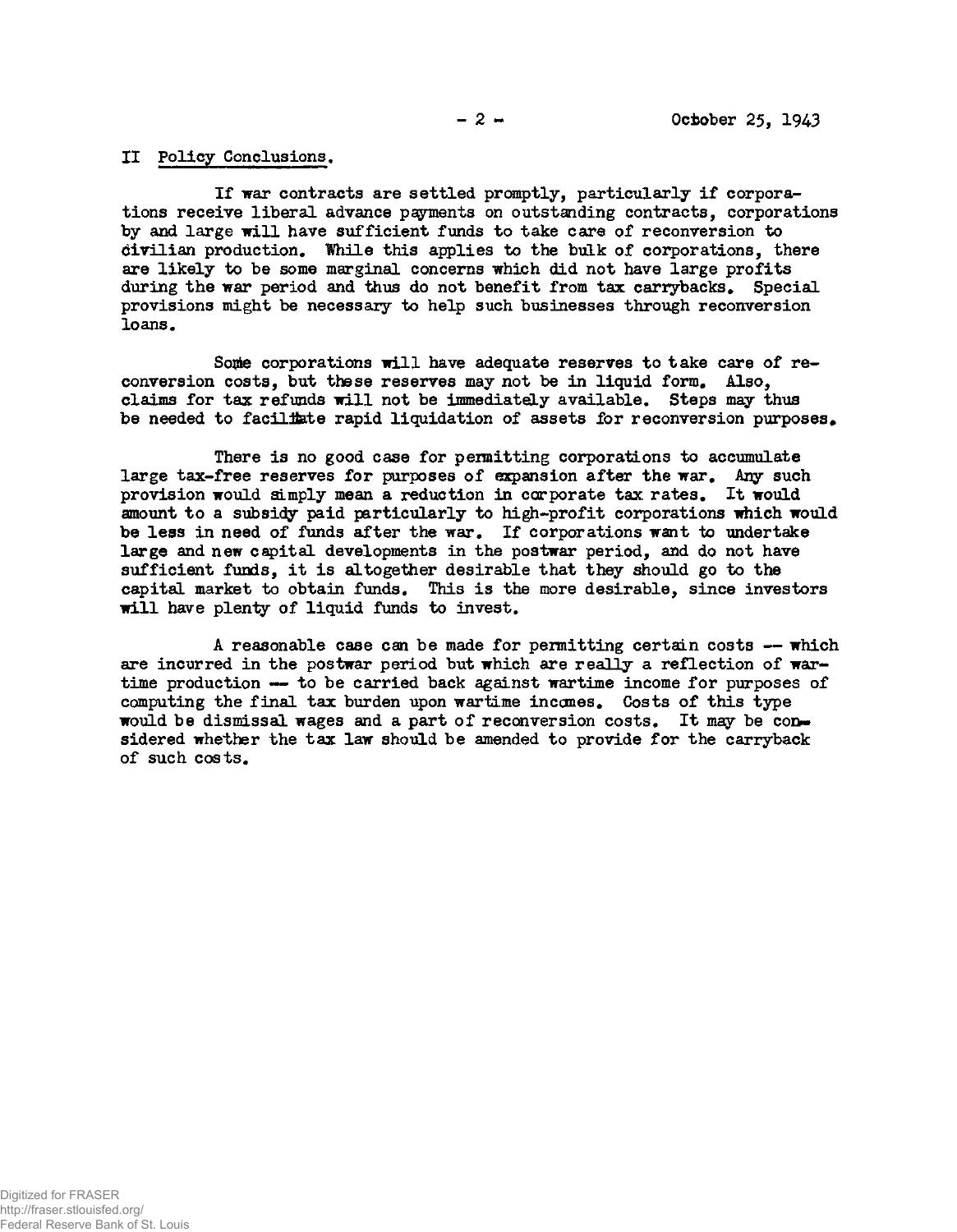## POST WAR LIQUIDITY

Ownership of U.S. Government Securities 1/

## (In hillions of dollars)

|                                   |                    |                  | Estimates |                           |  |
|-----------------------------------|--------------------|------------------|-----------|---------------------------|--|
|                                   | June $50s$<br>1941 | June 30.<br>1943 | 1944      | June 30, June 30,<br>1945 |  |
| Total Interest-bearing Securities | $\frac{54.8}{8.5}$ | 139.5            | 206.1     | 270.6                     |  |
| U. S. Government Agencies         |                    | 14.2             | T8.7      | 24.5                      |  |
| <b>Federal Reserve Banks</b>      | 2,2                | 7.2              | 11,2      | 15.2                      |  |
| Commercial Banks                  | 20.1               | 52.1             | 68.1      | 8L.1                      |  |
| Mutual Savings Banks              | 3.4                | 5.3              | 6.8       | 8.3                       |  |
| Insurance Companies               | 7.0                | 12.8             | 17.3      | 21.8                      |  |
| Other Investors                   |                    |                  |           |                           |  |
| Marketable Securities             | 9.4                | 19.4             | 31.2      | 47.5                      |  |
| Nonmarketable Securities          | 4.2                | 28.1             | 49.7      | 69.1                      |  |

#### Total Money Supply 2/ II.

(In millions of dollars)

| All Banks                                         | June $30s$<br>1941         | June $30n$<br>1943         | June $30z$<br>1944             | June $50z$<br>1945              |
|---------------------------------------------------|----------------------------|----------------------------|--------------------------------|---------------------------------|
| Deposits<br>Demand $\frac{3}{ }$<br>Time<br>Total | 37,317<br>27,879<br>65,196 | 55,952<br>30,328<br>86,280 | 68,000<br>34,300<br>(102, 300) | 80,000)<br>38,300<br>(118, 300) |
| Currency Outside Banks                            | $8,20 \downarrow$          | 15,800                     |                                | $19,800$ ( 23,800)              |
| Total Money Supply                                | 73,400                     | 102,080                    | (122, 100)                     | (11,2,100)                      |

 $\frac{1}{2}$ Estimates by Mr. Piser. Purchases by the Federal Reserve Banks are estimated at  $\frac{1}{2}$  billion dollars each for the fiscal years  $19\frac{1}{4}$  and  $19\frac{1}{5}$ .

 $2/$ Purchases of U.S. securities by the commercial banks and the Federal Reserve System are estimated at \$20 billion dollars each for the fiscal years  $19\mu\mu$  and  $19\mu5$ .

 $\frac{3}{ }$ Excludes float, Government deposits, and interbank deposits.

I.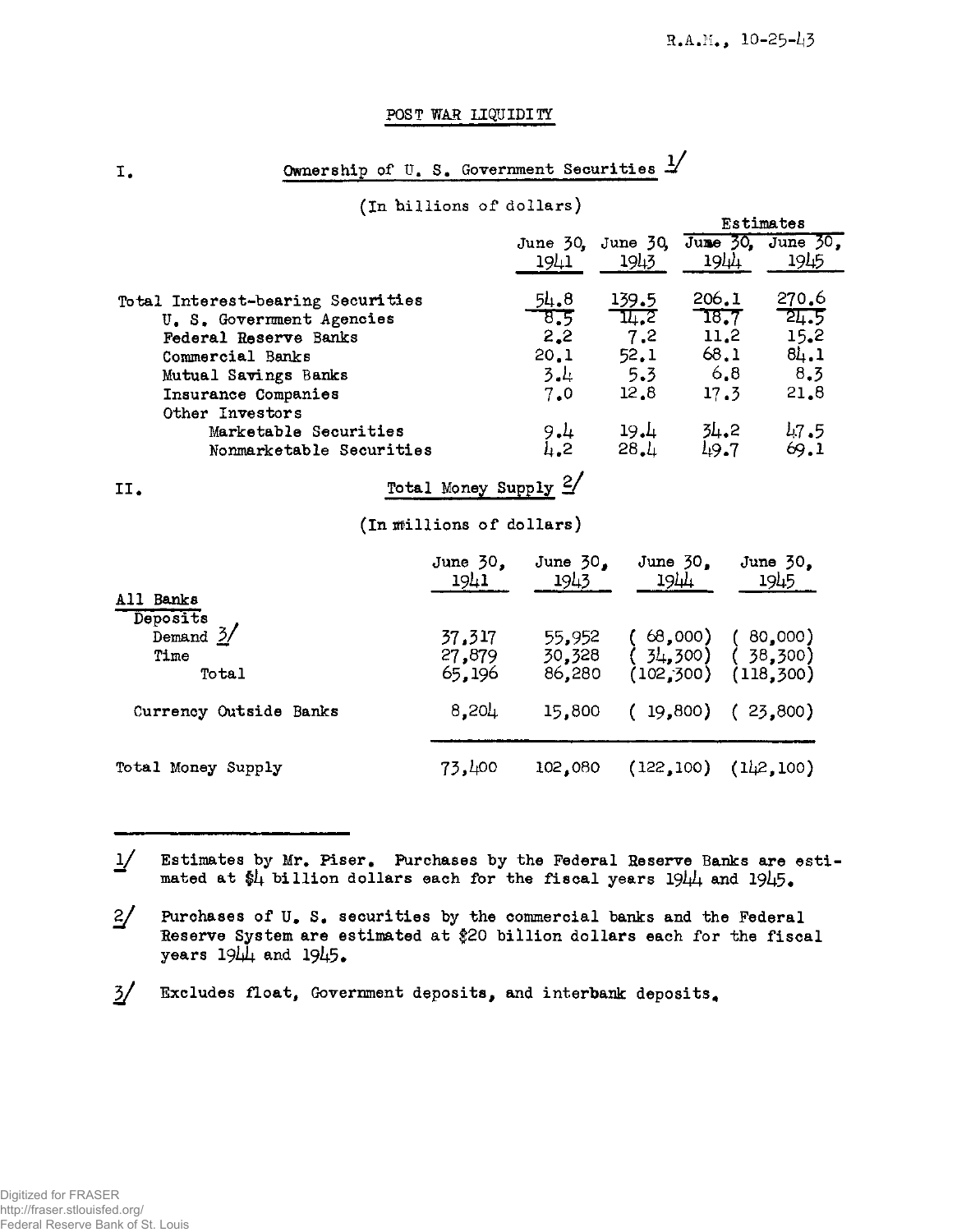| ----<br>Tranta Molatuko ol Thatsiangio ena hastnoosas                 |                 |                 |                                    |             |
|-----------------------------------------------------------------------|-----------------|-----------------|------------------------------------|-------------|
| (In billions of dollars)                                              |                 |                 |                                    |             |
|                                                                       | Dec.1.<br>1930  | 1943            | June 30, June 30, June 30,<br>1944 | 1945        |
| Businesses (except insurance) - total<br>Demand deposits and currency | <u>15</u><br>13 | 53<br>32        | <u>(71)</u>                        | <u>(90)</u> |
| Time deposits<br>U. S. Government securities                          |                 | 20              |                                    |             |
| Individuals - total                                                   | 10<br>10        | 86              | (122)                              | (158)       |
| Demand deposits and currency                                          |                 | $\overline{28}$ |                                    |             |
| Time deposits                                                         | 26              | 28              |                                    |             |
| U. S. Government securities                                           | 8               | 30              |                                    |             |

# **III. Liquid Holdings of Individuals and Businesses**  $\frac{1}{2}$

IV. Distribution of Liquid Holdings by Income Groups  $\frac{2}{3}$ 

## (In billions of dollars)

|                                                                                                    | All groups                           | by people with incomes of                                               | Estimated Range of Holdings                                                   |  |
|----------------------------------------------------------------------------------------------------|--------------------------------------|-------------------------------------------------------------------------|-------------------------------------------------------------------------------|--|
|                                                                                                    |                                      | under $$5,000$                                                          | \$5,000<br>over                                                               |  |
| Total individual holdings<br>Demand deposits<br>Currency<br>Government securities<br>Time deposits | 86.0<br>11.5<br>13.5<br>30.0<br>28.0 | $33 -$<br>47<br>$3 -$<br>$7 -$<br>- 11<br>$8 -$<br>- 10<br>(15 –<br>20) | $39 - 53.0$<br>$8.5 - 11.5$<br>$2.5 - 6.5$<br>$20.0 - 22.0$<br>$(8,0 - 13,0)$ |  |

Choosing  $$38$  billion as the estimated holdings by people with incomes under \$5,000, their share would amount to  $\mu$ 3 per cent.

<sup>1/</sup> Estimates for 19 $\mu$ <sub>4</sub> and 19 $\mu$ 5 assume \$55 billion dollars borrowed each fiscal year from individuals, non-insurance businesses and banks. On the basis of the past year's experience, one-third of the resulting gross in liquid assets is allocated to businesses and two-thirds to individuals.

<sup>2/</sup> The estimates in this table are extremely speculative and should only be taken as an indication of the general magnitudes of holdings by people with incomes below and above  $$5,000$ . With respect to time/deposits, there are no indications at all upon which to base an estimate, so that the figures  $\overline{\phantom{a}}$ given in the table are not much more than a guess.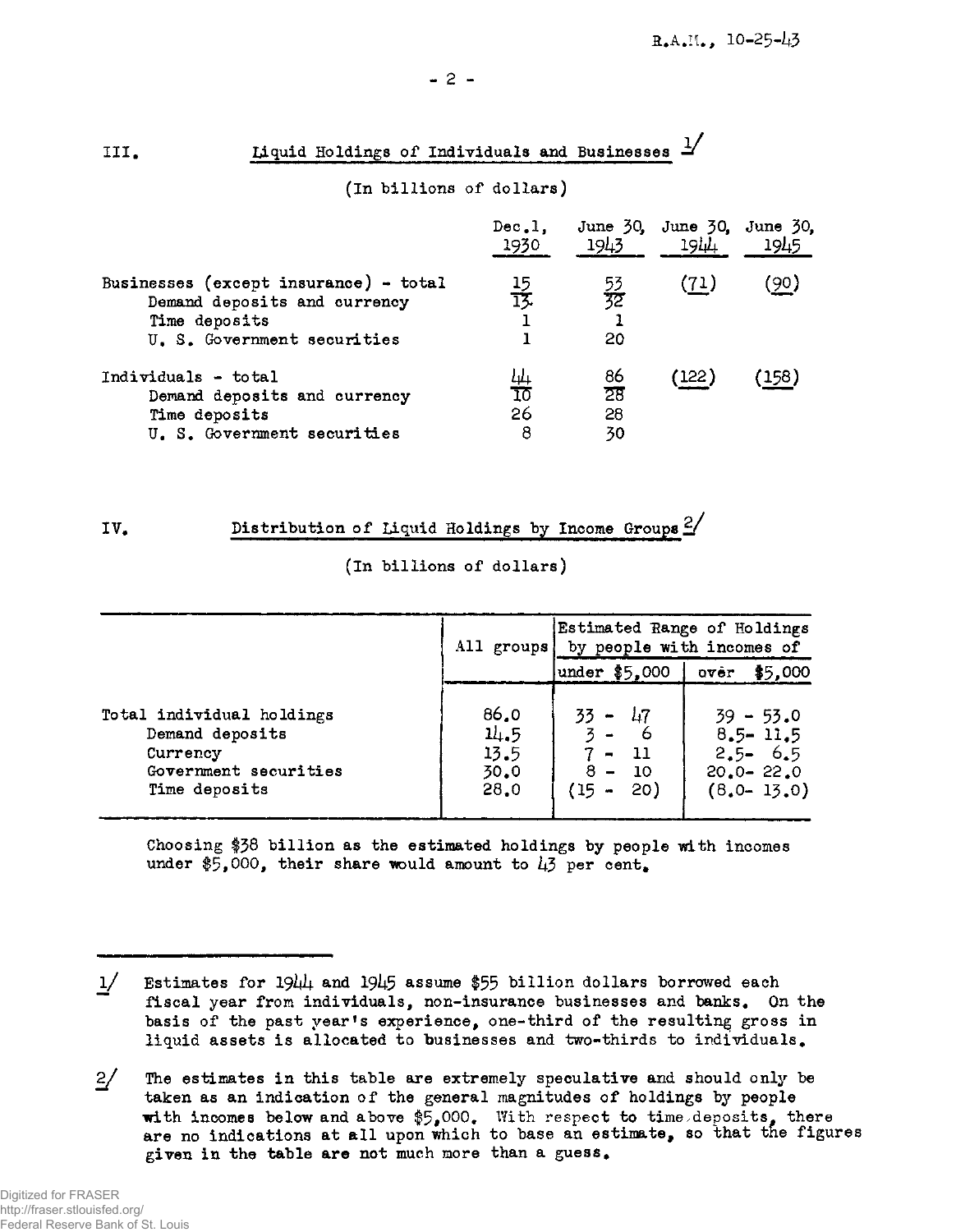#### POSTWAR MANPOWER

At the end of the war, we will have a total labor force of 66 **million, 9 million more than in mid-1940.** 

**The labor force increases normally by 700,000 a year, or over 1**  per cent.

About 6 million of the increase are extras not normally in the labor force. If these are forced back to school, kitchens, and retirement, **we will have 60 million left.** 

Armed forces will be demobilized fast after Japan is defeated. Probably have about 2.0 in the services one year after victory.

**About £0® million will be unemployed for frictionai and seasonal reasons, even with full employment.** 

**This leaves a minimum of 56 million jobs to be provided after the war, & million more than were employed in July lg40<sup>f</sup>**

**Output per manhour for all employed increases 2-3 per cent a year.**  War stimulus to productivity has been tremendous. Return to peace will find **productivity about 20 per cent above 1940\*<sup>t</sup>**

*in* " **A return to 1940 production (#97 billion gross national product) at 1940 hours of -work (about 39 fo? nonagriculture as a whole) with a 20 per cent war stimulated increase in productivity, and 3 million normal increase**  In labor force would leave would have mix lion unemployed at end of war. / / / / /

1671 is be employed an **To obtain full employment, it would require Jfgross national product of around \$140 billion (at 1940 prices, \$105 biffion at 1942 prices) at the end of the war.** 

**The employment pattern indicates the great difficulty of providing full employment by increasing industrial jobs. Service jobs must increase.** 

|                                   | Prewar<br>July 1940 | End of War<br>July 1945<br>$(Tn$ millions) |  |
|-----------------------------------|---------------------|--------------------------------------------|--|
| Civil Employment                  | 48                  | $\frac{1}{54}$ -11 - 1 = 66 M              |  |
| Agriculture                       | 11                  | 12                                         |  |
| Industry                          | 16                  | 23                                         |  |
| Manufacturing                     | 10                  | 17                                         |  |
| Mining                            |                     |                                            |  |
| Construction                      |                     |                                            |  |
| Transportation & Public Utilities |                     |                                            |  |
| Service                           | 21                  | 19                                         |  |
| Government                        |                     |                                            |  |
| Trade, Finance, Etc.              |                     | q                                          |  |
| Self-Employed & Domestics         | O                   |                                            |  |